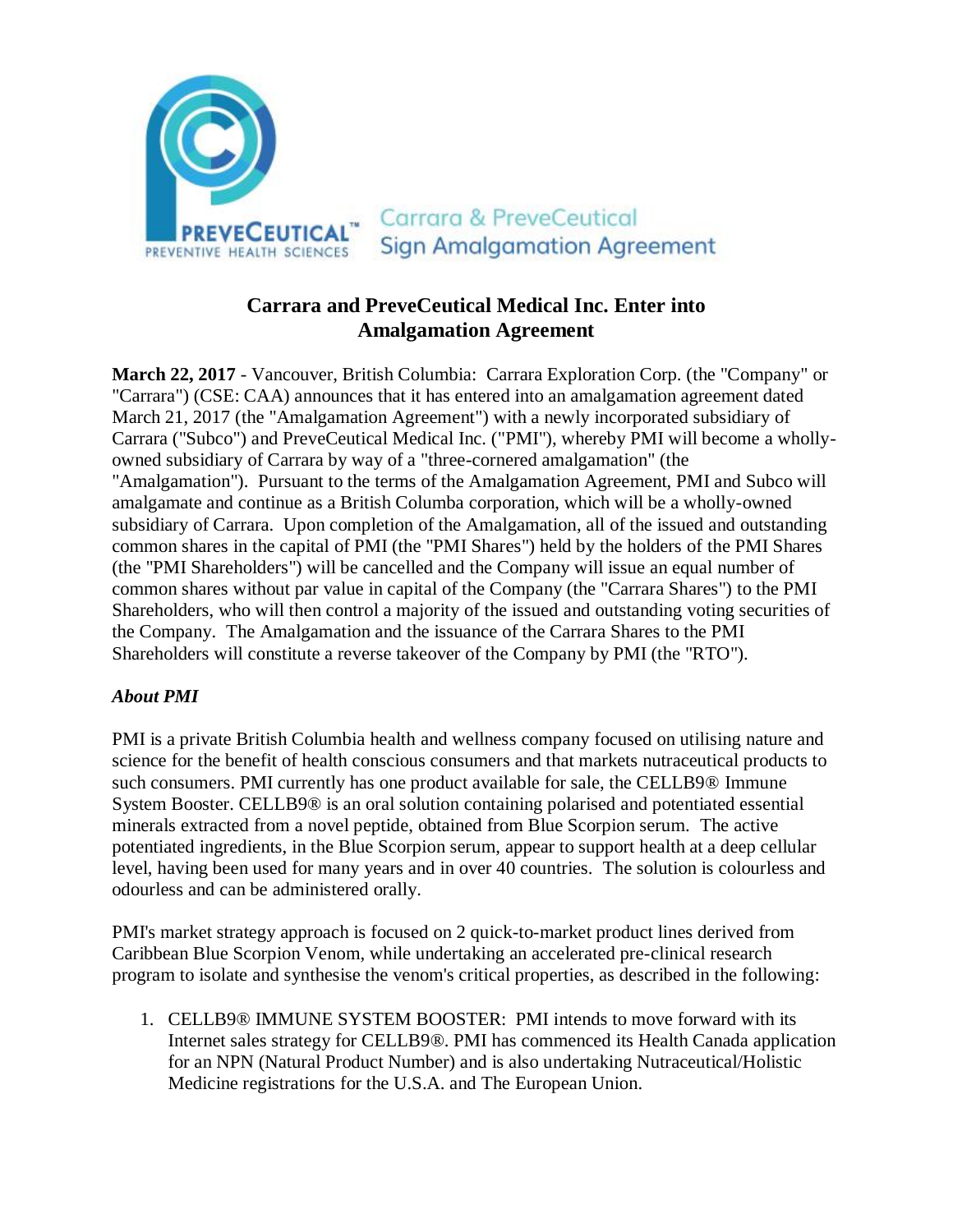- 2. ENERGY DRINK DEVELOPMENT: PMI intends to develop a special formulation of polarised scorpion venom in three therapeutic energy drinks. PMI is in product development and plans to launch the beverages in North America in 2017.
- 3. PRE-CLINICAL EVALUATION: PMI intends to conduct, a 36-month pre-clinical evaluation program to be led by Dr Makarand Jawadekar, PMI's chief science officer, which is anticipated to cover the following subjects:
	- a. Assessment of currently available research data on nature identical peptides;
	- b. Synthesis of targeted peptides and their stability assessment;
	- c. Propose target product profile (TPP) for IND dosage form; and
	- d. The filing of an Investigational New Drug submission with the U.S.A. Food and Drug Administration ("US-FDA"). The Investigational New Drug (IND) program is the means by which the Corporation obtains permission to ship an experimental drug across state lines (usually to clinical investigators) before a marketing application for the drug has been approved the by the US-FDA.

PMI's goal is to develop an extensive patent portfolio; position-specific synthesised peptide(s) for IND and Phase I clinical trials in partnership with established pharmaceutical industry participants. Phase I is the phase where researchers test a new drug or treatment in a small group of people for the first time to evaluate its safety, determine a safe dosage range, and identify side effects.

### *Amalgamation and RTO*

The Amalgamation will be effected pursuant to Division 3 of Part 9 the *Business Corporations Act* (British Columbia). Upon completion of the Amalgamation, all of the issued and outstanding PMI Shares will be cancelled and Carrara will issue Carrara Shares to the former PMI Shareholders on the basis of one Carrara Share for each cancelled PMI Share with the result that, excluding the Private Placement (as defined below) and any other financings that may be carried out by Carrara or PMI, upon the completion of the Consolidation (as defined below) and the closing of the Amalgamation, the PMI Shareholders will hold approximately 91% (nondiluted basis) of the issued and outstanding common shares in the capital of the Company. The Amalgamation will also result in the exchange of each option and/or warrant held by PMI option and warrant-holders (if any) with options and/or warrants issued by the Company of like tenor as those of the PMI options and warrants so exchanged.

The closing of the Amalgamation is subject to a number of conditions, including, but not limited to, completion of satisfactory due diligence by both PMI and the Company, approval of the Amalgamation and the RTO by the respective boards of directors and shareholders of the Company and PMI, the completion of the Consolidation, the closing of the Private Placement and the Company obtaining applicable regulatory approvals, including the approval of the Canadian Securities Exchange (the "CSE") for the listing of the common shares of the Resulting Issuer (as defined below). There can be no assurance that the Amalgamation will be completed as proposed or at all.

Prior to February 2017, the Company was engaged in the business of mineral exploration and the acquisition of mineral property assets in British Columbia. Its objective was to locate and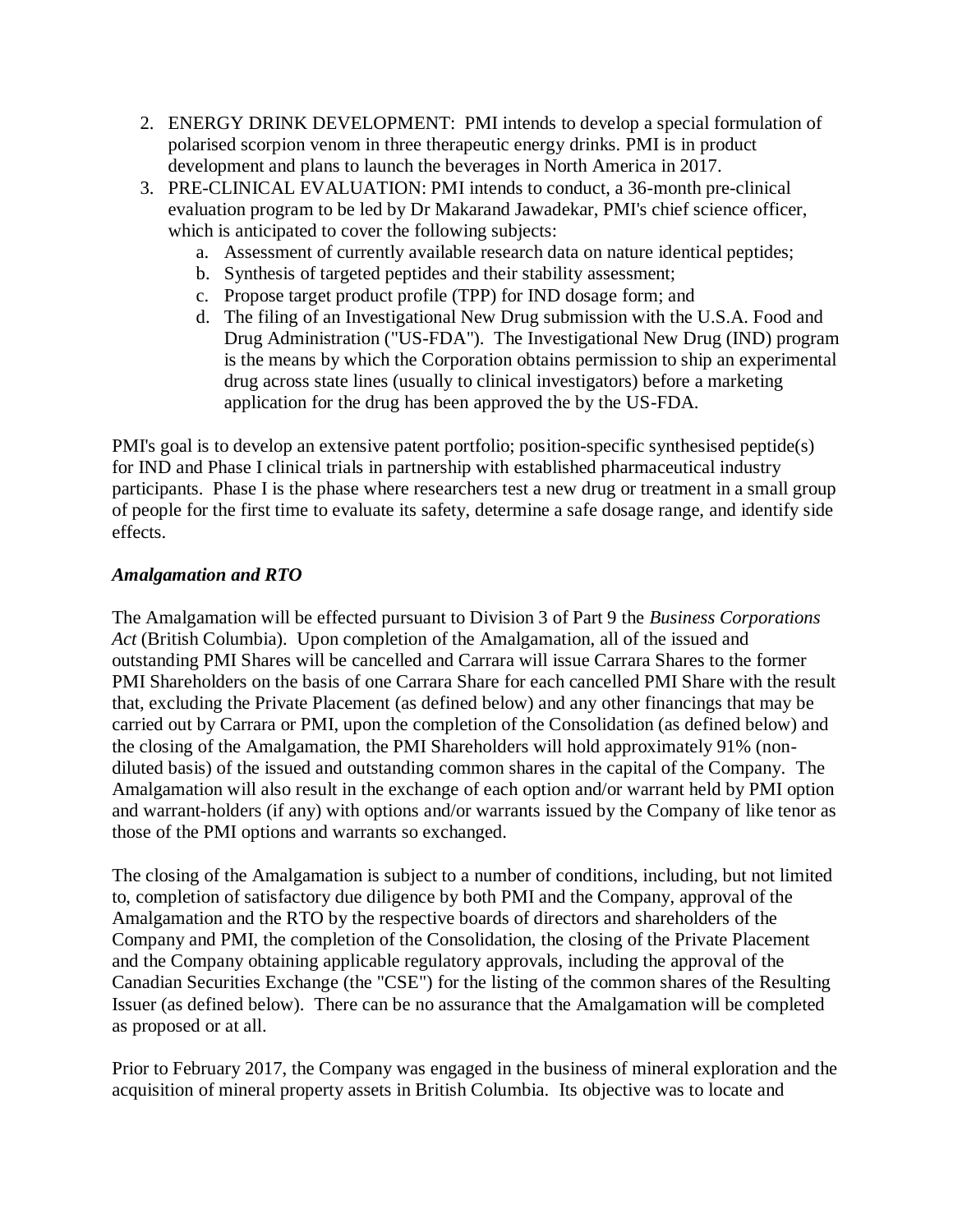develop economic precious and base metals properties of merit and to conduct its exploration program on the Boomerang Property under the terms of a property option agreement dated December 15, 2014. The property option agreement provides that the Company may abandon the option thereunder (and the agreement) by notice in writing to the optionors and will be responsible for ensuring that the property has sufficient assessment credits recorded against it at the date of termination to keep it in good standing for a minimum of one year from the date of termination.

Upon the closing of the Amalgamation and the RTO, the Company (there referred to as the "Resulting Issuer") will continue the business of PMI under the name "PreveCeutical Medical Inc.", or such other name as is acceptable to the British Columbia Registrar of Companies and the CSE.

The RTO is expected to be a "fundamental change" for Carrara within the meaning of applicable CSE policies and will require approval by a majority of the minority shareholders of Carrara at a meeting of the shareholders of Carrara called for the purpose of considering and passing, if deemed appropriate, a resolution approving the RTO.

### *Changes in Management*

Upon completion of the Amalgamation and the RTO, it is anticipated that Matthew Coltura will remain on the board of directors of the Resulting Issuer and the management of the Resulting Issuer will include the following individuals:

### **Stephen Van Deventer, Chairman & CEO**

Mr Van Deventer is an experienced businessman, corporate director and co-owner of Cornerstone Global Partners Inc. Specialising in international corporate relations and business development over the last 25 years. Mr Van Deventer has focused on launching small to medium-sized companies into the public markets in Canada, the United States and Europe. He has also owned and operated private companies.

### **Kimberly Van Deventer, President & Director**

Ms Van Deventer is an entrepreneur with a successful track record of accomplishment that she brings to PreveCeutical, and is co-owner of Cornerstone Global Partners Inc. Motivated and determined, she was ranked the third highest grossing female business owner in BC, Canada in 2009. Kim is a driving force behind the business and is unwavering in her commitment to bringing awareness of health and disease prevention to people everywhere.

### **Brian Harris, Vice President of Corporate Development & Director**

Mr Harris is the Managing Partner at Marketing Services International, a consulting company that provides professional services to early stage private and public companies with a focus on science-based new functional food and natural health products. Mr Harris is a Director and interim CEO of MedAgri Marihuana Labs Inc., a private company that has made an application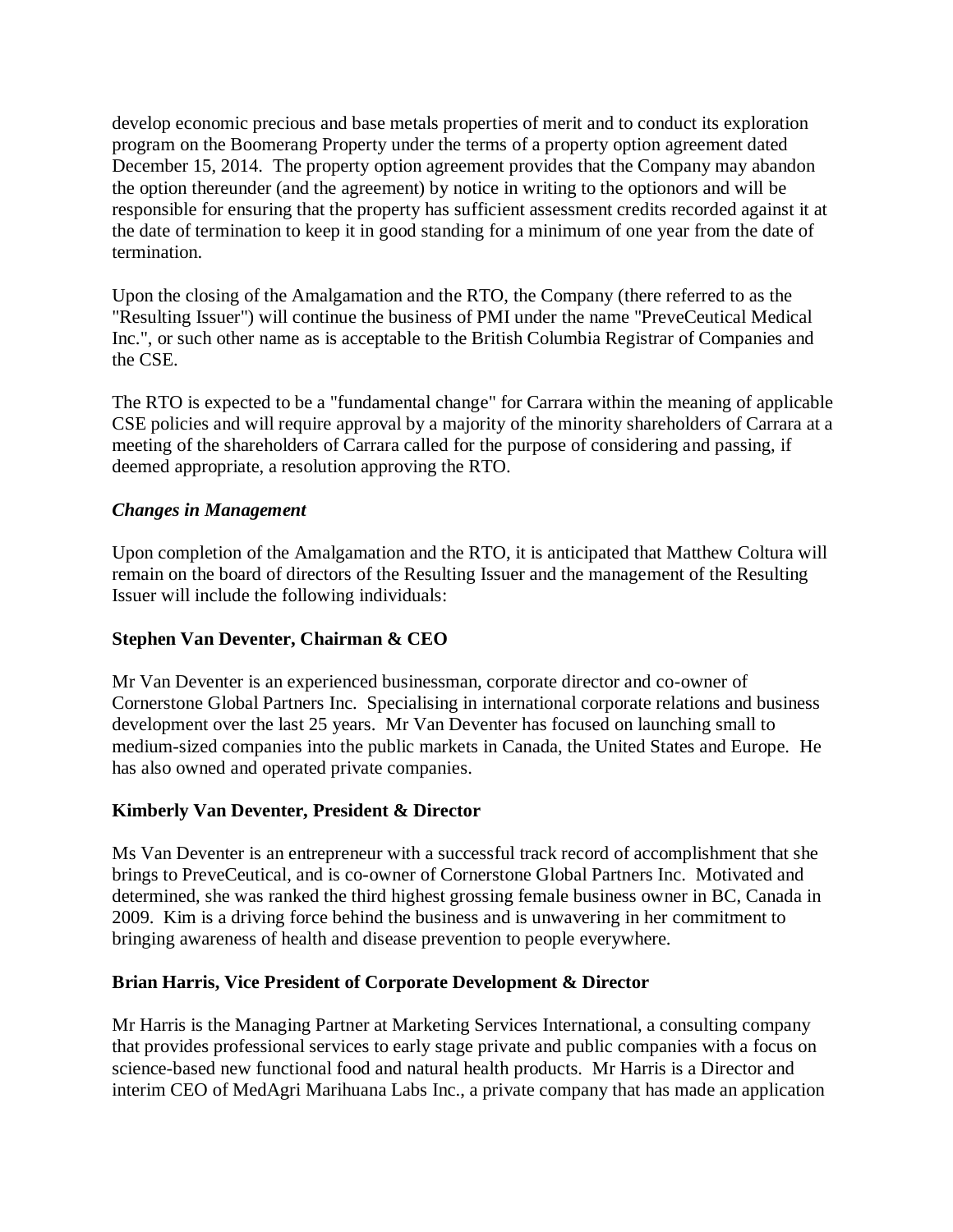for Medical Marijuana producers' license with Health Canada. Brian Harris served as a Director and CEO of Russell Breweries Inc. ("Russell"), a TSX-V listed company. During his ten-year tenure, Russell was one of the fastest growing companies in Canada. Prior to that, he was a Director and SVP for EFTech Ltd., a public company listed on the ASX and a leading supplier of Electronic Funds Transfer services at the Point of Sale in Australia. Mr Harris was also a founder of BASS (Best Available Seating Service) International, the computer ticketing system, which operated in 12 markets and 4 continents now known as TicketMaster. In the mid-1980's Mr Harris was the founder and President of Smoke Free Pty Ltd. in South Africa. SmokeFree helped people stop smoking without gaining weight using a proprietary nutritional supplement three times a day and participating in a support group. During that period, SmokeFree became the leading company in the smoking cessation market in that country.

## **Greg Reid – Director**

Filmmaker and Keynote Speaker Greg S. Reid is a #1 best-selling author, entrepreneur, and the CEO of several successful corporations, who has dedicated his life to helping others achieve the ultimate fulfilment of finding and living a life of purpose. In addition to being published in over 35 books and featured on Nationally Syndicated programs across the U.S., he is also the creator and producer of the International acclaimed films Pass It On, and Three Feet From Gold. \*(Listed on IMDB)

## **Shabira Rajan, CPA, CGA, Chief Financial Officer and Controller**

Ms Rajan is the owner of SHROF Financial Management and Accounting, providing financial management services to clients. Prior to that Ms. Rajan was the Director of Finance for Canada Line Rapid Transit Inc., a \$2 billion P3 infrastructure project where she was responsible for all financial aspects of the project including strategies for cash management, regulatory and contractual compliance and reporting, budgeting, forecasting, analysis, procurement, implementation of policies and procedures, and IT. Ms Rajan is a Chartered Professional Accountant, holds an MBA from Laurentian University and an Advanced Specialty Certificate in Forensic Science Technology, Forensic and Investigative Accounting Option from the British Columbia Institute of Technology. She was a Project Management Professional and an associate member of the Institute of Chartered Secretaries and Administrators. She recently completed the Executive Leadership - Developing Sustainable Non-profit Organisations in the 21st Century, a program with the City University of Seattle. Ms Rajan has served as a board member with WAVAW and was the Chair, Education and Recruiting with the Richmond/South Delta Chapter of CGA-BC.

### **Dr Makarand Jawadekar, Chief Science Officer**

Since 2010 Dr Makarand Jawadekar has been the owner of Melinda Consulting LLC, a pharmaceutical consulting company. Prior to Melinda Consulting, Mak worked at Pfizer Inc. in Groton-New London, Connecticut, for 28 consecutive years more recently as a Director of Portfolio Management. He was responsible for Drug Delivery Technology Assessment function involving external "Drug Delivery" technologies. He has extensive experience in creating and cultivating external partnerships and alliances for drug delivery technologies. He began his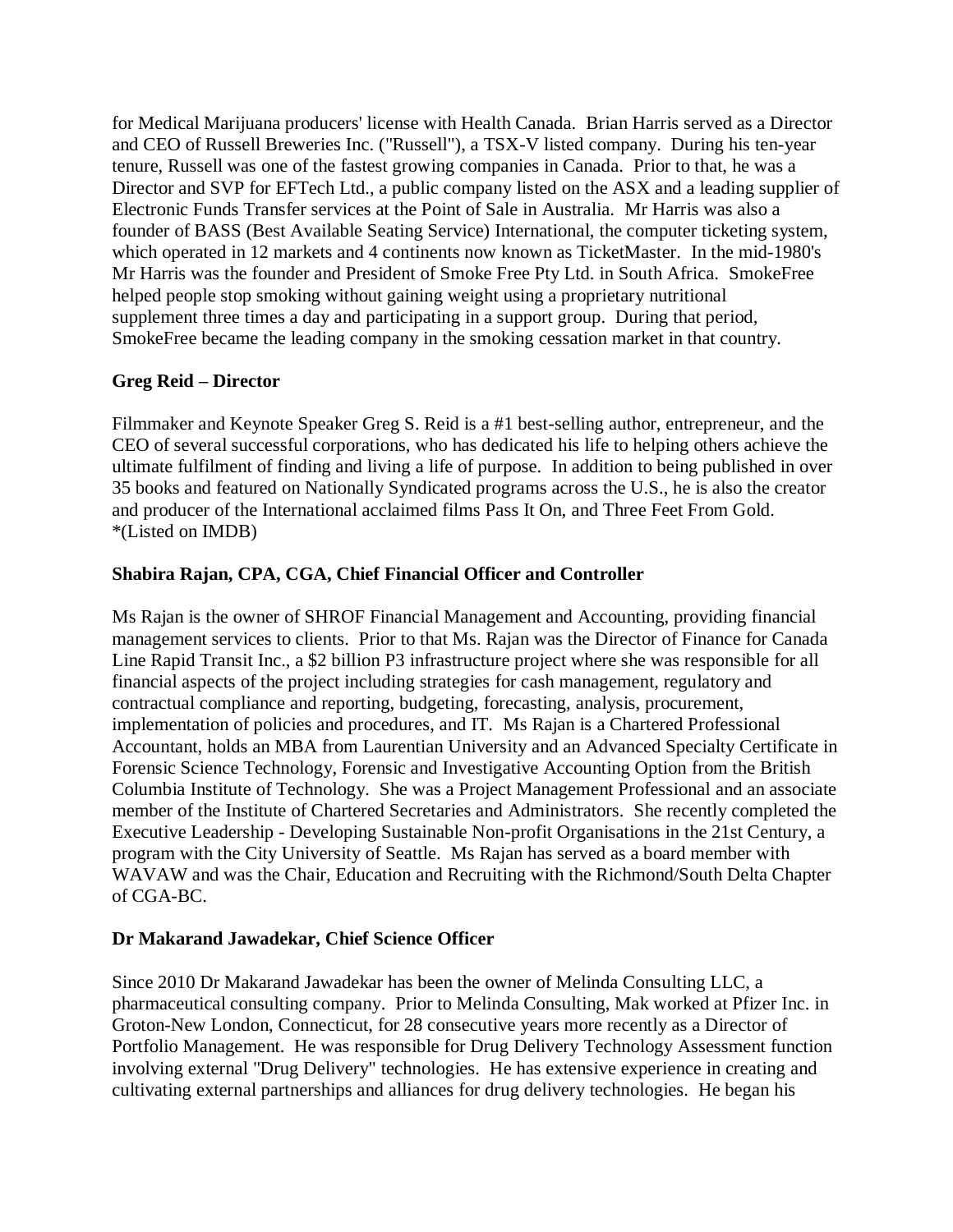professional career at Pfizer Central Research in early 1982, after having completed his PhD in Pharmaceutics at the University of Minnesota.

#### **Nicole Goncalves-Krysinski, Chief Legal Officer**

Nicole Goncalves-Krysinski, Esq., is an attorney and a partner in her own law firm in New York City, New York. She has at J.D. from St. John's University and B.A. from U.C.L.A. Nicole practices in both state and federal courts handling a wide range of cases including complex bankruptcy matters, matrimonial and criminal defence litigation. Her areas of practice also include contract negotiations, business and transactional law and corporate advisement. She is an independent contractor to the Corporation.

### **Alicia Rebman, Vice President, Marketing & Advertising**

Ms Rebman is a Marketing professional with a background in Publishing Technologies, Communications and Graphic Design with a speciality in branding and communications for social enterprise and NGO start-ups. Ms Rebman ran a successful design services company for six years and then elevated to head the marketing department for the Global office of Hartley  $\&$ Marks Group, an international design and publishing company.

### *Consolidation of Carrara Shares*

Prior to the closing of the Amalgamation, the Company will complete a consolidation of all of its issued and outstanding common shares without par value on the basis of three (3) old Carrara Shares for one (1) new Carrara Share (the "Consolidation").

Any fractional shares resulting from the Consolidation will be rounded up to the next whole share if such fractional share was equal to or greater than one-half of a share, and rounded down to the next whole share if such fractional share was less than one-half of a share.

The Consolidation will result in the amount of issued and outstanding Carrara Shares being reduced from 11,987,000 shares to approximately 3,995,667 issued and outstanding shares. In connection with the Consolidation, issued and outstanding options and warrants exchangeable for Carrara Shares will be adjusted in accordance with the terms and conditions of such options and warrants.

Registered shareholders will receive a letter of transmittal from TSX Trust Company describing the process by which shareholders may obtain new certificates representing their post-Consolidation Carrara Shares. Carrara Shares held in uncertified form by non-registered shareholders through brokerage accounts will be converted through each shareholder's brokerage accounts. Non-registered shareholders should consult their broker for further information.

#### *Private Placement*

Subsequent to the Consolidation and in conjunction with the Amalgamation, Carrara will undertake a non-brokered private placement (the "Private Placement") of up to 10,000,000 units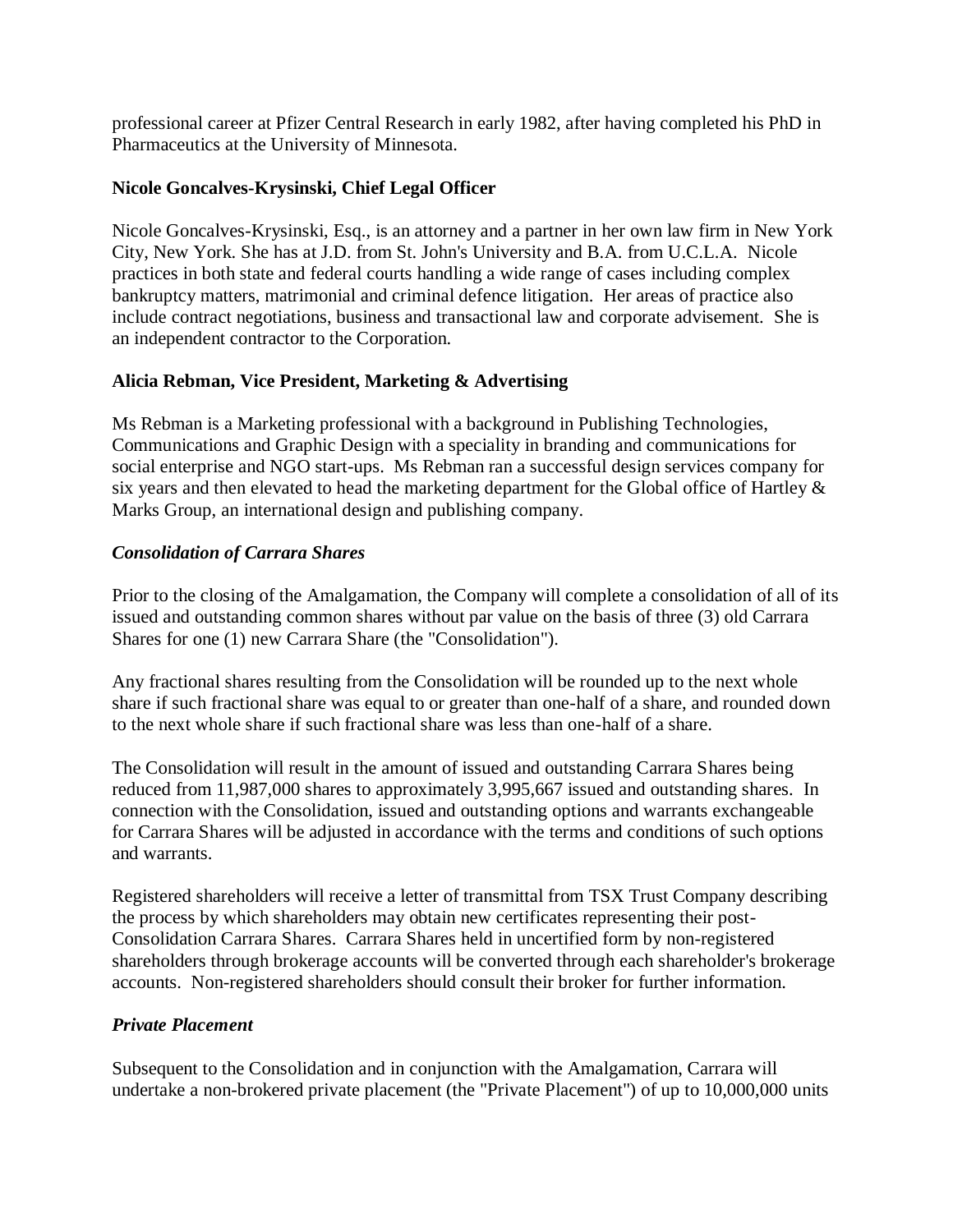(the "Units") for minimum gross proceeds of \$1 million and maximum gross proceeds of \$5 million. Each Unit will be issued at a price of \$0.50 per Unit and consist of one Carrara Share and one transferable common share purchase warrant. Each warrant will entitle the holder thereof to acquire one Carrara Share at an issue price of \$1.00 per share for a period of twelve months from the closing of the Private Placement; provided that in the event that the closing price of the Carrara Shares trading on the CSE is at least \$1.50 or more for ten consecutive business days, the Company will have the option of accelerating the expiration date of the exercise of the warrants by giving at least 14 business days' notice.

The proceeds realised from the Private Placement will be held in escrow until the closing of the Amalgamation and the listing of the Resulting Issuer's common shares on the CSE. The proceeds will then be available for general corporate and working capital purposes by the Resulting Issuer.

The Company may pay a finder's fee to certain persons equal to 8% of the gross proceeds raised in the Private Placement from subscribers introduced to the Company by such persons, which fees will be payable in cash, Units, or a combination of both, at the discretion of the Company.

#### *Loan*

In connection with the Amalgamation, PMI's Chief Executive Officer, Stephen Van Deventer, has loaned to the Company \$30,000 (the "Loan") for the purpose of covering certain legal fees (and the taxes and disbursements associated therewith) that the Company will incur in connection with the transactions contemplated by the Amalgamation Agreement, including but not limited to the Amalgamation and the listing of the Resulting Issuer's shares on the CSE. Upon completion of the Amalgamation, the Company will fully repay the Loan to Mr Van Deventer without any set-off or deductions with any unpaid amount being converted to common shares of the Resulting Issuer at the closing price of such shares on the previous trading day on the CSE.

### *Further Information*

A copy of the Amalgamation Agreement and disclosure documents prepared in connection with same may be viewed on the Company's SEDAR profile at [www.sedar.com.](http://www.sedar.com/DisplayProfile.do?lang=EN&issuerType=03&issuerNo=00039795)

Investors are cautioned that, except as disclosed in the disclosure documents provided in connection with the Amalgamation, any information released or received with respect to the Amalgamation may not be accurate or complete and should not be relied upon.

Carrara is a reporting issuer in the Provinces of Alberta, British Columbia and Ontario and its common shares are listed on the CSE under the symbol "CAA".